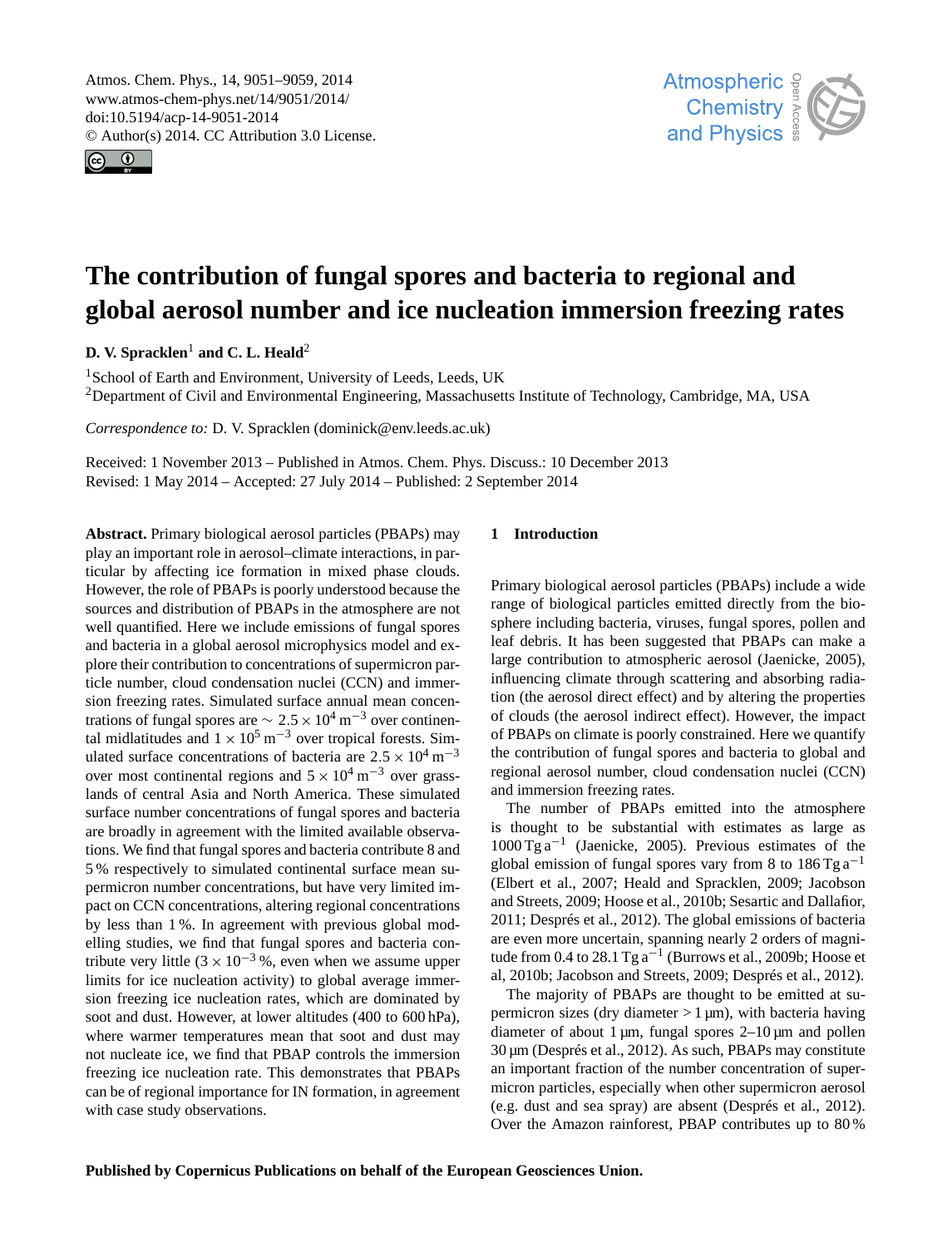(Pöschl et al., 2010) of total supermicron number concentrations. Huffman et al. (2012) reported that fluorescent biological aerosol particles (FBAPs) contribute 24 % of supermicron number concentrations over the Amazon. Observations over Europe and central Asia show that PBAPs can make up 20–30 % of the number concentration of particles with diameter > 0.2 µm (Matthias-Maser and Jaenicke, 1995; Matthias-Maser et al., 2000), whilst other studies have found a smaller (4 %) contribution of FBAPs to supermicron number over Europe (Huffman et al., 2010). PBAPs can also make substantial contributions to supermicron particle number in the free and upper troposphere. DeLeon-Rodriguez et al. (2013) reported that bacteria can represent 20 % of total particles in the 0.25–1 µm diameter range at ∼ 10 km over the Atlantic Ocean.

PBAPs are typically considered to be efficient CCN (Bauer et al., 2003; Després et al., 2012). The low PBAP number concentrations are likely to limit the contribution of PBAPs to total CCN concentrations in most parts of the atmosphere. However, PBAPs may have a role as giant  $(2 \mu m)$  CCN, forming cloud droplets at low supersaturations (Möhler et al., 2007; Després et al., 2012).

PBAPs may also act as ice nuclei (IN) (Möhler et al., 2007; Després et al., 2012; Murray et al., 2012). Detailed aerosol– cloud models have shown that bacteria can alter the properties of clouds if present in sufficiently high number concentrations (Phillips et al., 2009). Recent atmospheric measurements have observed the presence of PBAPs in precipitation (Christner et al., 2008) and shown that IN over both the continental US (Pratt et al., 2009) and the Amazon (Prenni et al., 2009) are composed of biological particles. Prenni et al. (2009) measured IN  $\left($  < 2  $\mu$ m diameter) with a continuous flow diffusion chamber and demonstrated that carbonaceous material, dominated by biological particles, makes up 16–76 % of IN in the Amazon basin during the wet season. Pratt et al. (2009) found that biological particles comprised  $\sim$  33 % of ice-crystal residues (< 1.2 µm diameter) measured at 8 km altitude over the continental United States. Observed correlations between PBAP and IN concentrations during rain events over the continental United States further suggest an important role for PBAPs in the hydrological cycle (Huffman et al., 2013; Prenni et al., 2013). In contrast, recent modelling studies have found that PBAPs make little contribution to global ice nucleation (Hoose et al., 2010a, b; Sesartic et al., 2013). For example, Hoose et al. (2010b) simulated that PBAPs contribute less than 0.6 % to the global average ice nucleation rate. However, these previous global studies have not quantified the regional contribution of PBAPs to ice nucleation which could be higher in areas of biological activity (e.g. over tropical forests) and in warm air masses (e.g. above  $\sim -15$  °C). Here we use a global aerosol microphysics model to quantify the contribution of fungal spores and bacteria to regional and global aerosol and ice nucleation.

## **2 Methods**

## **2.1 Model description**

We used the modal version of the Global Model of Aerosol Processes (GLOMAP-mode) (Mann et al., 2010) which is an extension to the TOMCAT global 3-D chemical transport model (Chipperfield, 2006). The model is forced by analyses from the European Centre for Medium Range Weather Forecasts (ECMWF), updated every 6 h and linearly interpolated onto the model time step. We ran the model for the year 2000 (after 3 months of model spin-up) at a horizontal resolution of ∼ 2.8 ◦ × 2.8 ◦ with 31 vertical levels between the surface and 10 hPa.

GLOMAP-mode simulates aerosol component mass and number concentration (two-moment modal) in seven lognormal modes: hygroscopic nucleation, Aitken, accumulation and coarse modes plus a non-hygroscopic Aitken, accumulation and coarse modes. The aerosol components simulated are sulfate, sea salt, black carbon, particulate organic matter (POM) and dust. GLOMAP includes representations of nucleation, particle growth via coagulation, condensation and cloud processing, wet and dry deposition and in- /below-cloud scavenging. Mann et al. (2012) demonstrated that the modal version of GLOMAP simulates very similar aerosol compared to the sectional version of the same model (Spracklen et al., 2005).

In this work we implemented fungal spore and bacteria emissions into GLOMAP. We used emissions of fungal spores from the empirically optimised scheme of Heald and Spracklen (2009), where emissions are driven by leaf area index (LAI) and atmospheric water vapour concentrations. We apply the fine- and coarse-mode emissions calculated by Heald and Spracklen (2009), assuming that the fine mode emissions are emitted with a diameter of 1.25  $\mu$ m and the coarse mode emissions are emitted at  $6.25 \,\text{\mu m}$ . For bacteria emissions we followed Hoose et al. (2010b) which itself is based on Burrows et al. (2009b). Burrows et al. (2009b) used observations of bacteria number concentration synthesised from the literature (Burrows et al., 2009a) to estimate ecosystem-dependent fluxes. We applied ecosystem-dependent bacteria emission fluxes to match the upper emission estimate in Hoose et al. (2010b): oceans  $226 \text{ m}^{-2} \text{ s}^{-1}$ , crops  $1578 \text{ m}^{-2} \text{ s}^{-1}$ , forests  $187 \text{ m}^{-2} \text{ s}^{-1}$ , grasslands  $1811 \text{ m}^{-2} \text{ s}^{-1}$ , shrubs  $619 \text{ m}^{-2} \text{ s}^{-1}$ , tundra  $579 \text{ m}^{-2} \text{ s}^{-1}$ , and desert/land–ice  $52 \text{ m}^{-2} \text{ s}^{-1}$ . We used the MODIS International Global Biosphere Programme (IGBP) global land cover classification to determine the spatial distribution of different ecosystems. We mapped ecosystem types defined by Burrows et al. (2009a) onto MODIS IGBP land cover classifications, weighting the emission flux by the area fraction of each ecosystem as determined by MODIS. The global average annual mean land-surface bacteria emission flux is  $410 \text{ m}^{-2} \text{ s}^{-1}$  in our implementation, which is similar to the  $380 \text{ m}^{-2} \text{ s}^{-1}$  reported by Burrows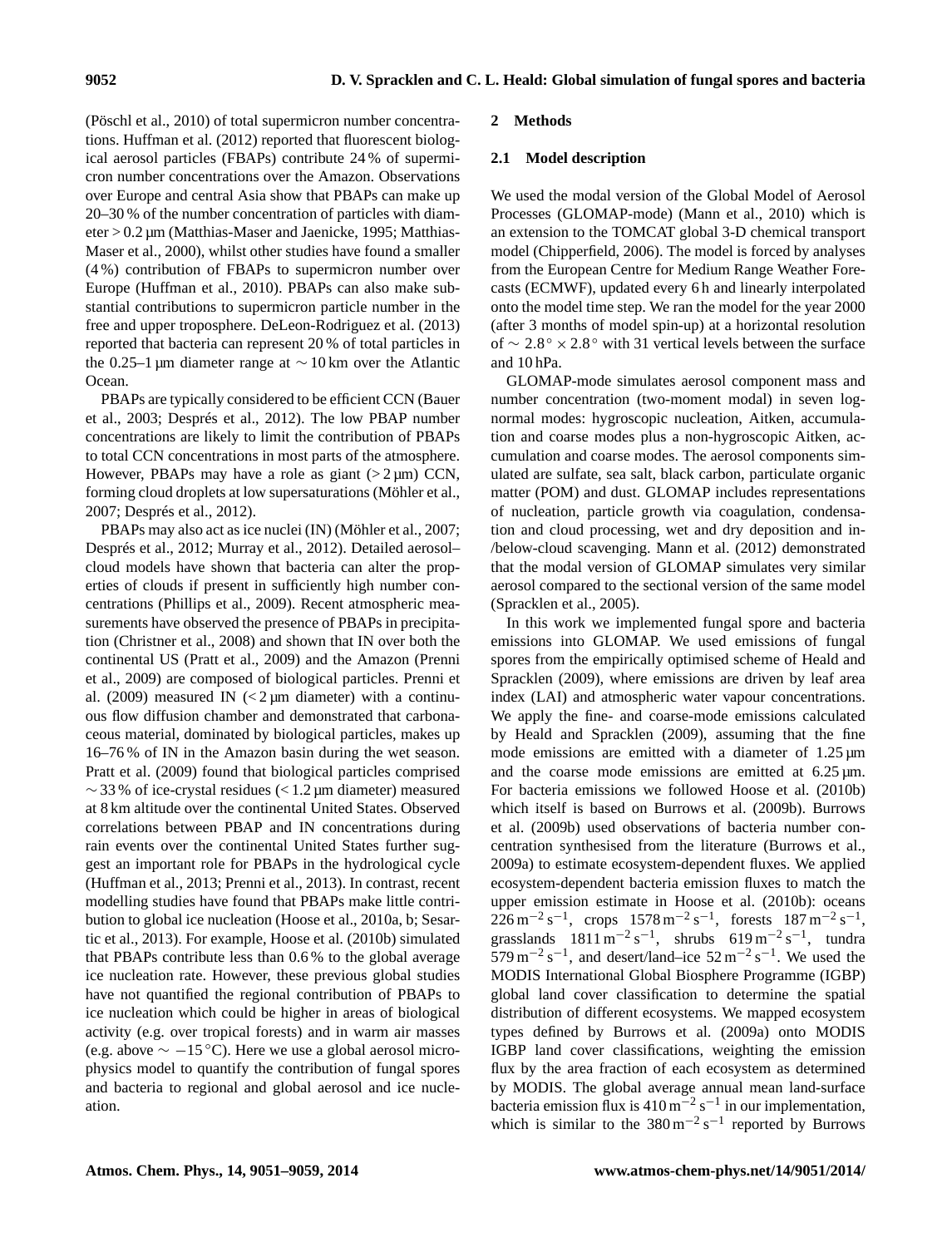et al. (2009a). Note the emission scheme for bacteria does not include a dependence on LAI. We used an emission diameter of 1 µm for bacteria as used by previous studies (Hoose et al., 2010a). We assumed that both bacteria and fungal spores are composed of POM, are hydrophilic on emission (Heald and Spracklen, 2009) and are emitted into the hygroscopic modes. Other global model studies (e.g. Sesartic et al., 2013) have assumed that fungal spores are hydrophobic on emission, with this assumption extending the simulated lifetime of PBAPs.

CCN concentrations were calculated using the simulated aerosol size distribution and the approach of Petters and Kreidenweis (2007). We assign hygroscopicity parameters for sulfate (0.61, assuming ammonium sulfate), sea salt (1.28), black carbon (0.0), and POM (0.1). To calculate the potential contribution of PBAPs to ice nucleation, we quantified the contribution of different aerosol sources (dust, soot, bacteria and fungal spores) to immersion freezing rates: the dominant heterogeneous ice nucleation pathway in mixed-phase clouds (Hoose et al., 2010a). We calculate immersion freezing rates using the parameterisation of Hoose et al. (2010a, b) which is based on classical nucleation theory and laboratory experiments. As in Hoose et al. (2010a, b) we assumed that only 0.1 % of fungi and bacteria and 1 % of soot have the potential to be IN active. No upper limit is applied for dust (100 % of particles can act as IN). The potential of PBAPs to nucleate ice is uncertain (Murray et al., 2012), so we carried out a sensitivity study where we assumed that all PBAPs can be IN active with no upper limits for IN formation from PBAPs. This simulation matches the PBAP-max simulation in Hoose et al. (2010a, b). We report immersion freezing rates in two ways: all sky and weighted by ice-cloud fraction. We apply monthly mean ice cloud fraction from the International Satellite Cloud Climatology Project (ISCCP) D-2 data (Rossow and Schiffer, 1999) for the year 2000.

#### **2.2 PBAP observations**

We compared simulated PBAP number concentrations against observations synthesised from the literature. Observations of the number concentration of PBAPs in the atmosphere are limited, long-term observations are rare and there are specific measurement issues. For example, many studies report the number of culturable fungi or bacteria, despite the fact that this method only accounts for a fraction of the total number (Burrows et al., 2009a). For bacteria, the fraction of total bacteria which are cultural can be as low as 1 % (Burrows et al., 2009a). Furthermore, most observational techniques rely on manual counting, a method that is subject to significant operator bias.

We used two previous studies that had synthesised observations of the number concentrations of fungal spores (Sesartic and Dallafior, 2011) and bacteria (Burrows et al., 2009a) in surface air. Sesartic and Dallafior (2011) synthesised observations of fungal spores from both culturable and cultureindependent techniques. We report the mean, maximum and minimum of the observations. Burrows et al. (2009a) synthesised observations of number concentration of bacteria, applying scaling factors to convert culturable to total bacteria concentrations. They give a best estimate as well as upper and lower bounds through which they attempt to account for uncertainty in both culturable bacteria number concentration as well as the ratio of total to culturable bacteria. Both studies report number concentrations as a function of broad ecosystem types (forest, shrub, grassland, crop, tundra). We used the IGBP land cover classification from MODIS to sample the model in a similar manner.

To further evaluate fungal spore number concentrations, we synthesised observations of long-term (those with at least a full annual cycle) fungal spore number concentrations from the literature (Ho et al., 2005; Sousa et al., 2009; Grinn-Gofron et al., 2011; Herrero et al., 2006; Lim et al., 1998; Henriquez et al., 2001; Hasnain et al, 2012). Observations are typically made using 7-day spore traps and microscopic identification and counting techniques; these methods are inherently uncertain and subject to operator error. Observations are available in both hemispheres and are primarily located in urban regions.

### **3 Results**

We compare our calculated global annual mean mass burden of fungal spores and bacteria to that previously reported using the same PBAP emission schemes. The simulated global annual mean burden of fungal spores calculated here (0.15 Tg) matches that previously reported using GEOS-Chem (0.18 Tg) (Heald and Spracklen, 2009) and CAM-Oslo (0.094 Tg) (Hoose et al., 2010b). The simulated global annual mean burden of bacteria calculated here (0.011 Tg) is also similar to previously reported by Burrows et al. (2009b) (0.0087 Tg) and simulated using CAM-Oslo (0.0043 Tg) (Hoose et al., 2010b).

Figure 1 shows simulated surface annual mean number concentrations of fungal spores and bacteria. GLOMAPmode simulates similar continental surface mean number concentrations for both fungal spores  $(2.4 \times 10^4 \text{ m}^{-3})$  and bacteria (1.9 ×  $10^4$  m<sup>-3</sup>), but with different spatial patterns. Simulated concentrations of fungal spores are typically  $2 \times$ 10<sup>4</sup> m−<sup>3</sup> over midlatitude continental regions and exceed  $1 \times 10^5$  m<sup>-3</sup> over tropical forests matching the regions of greatest fungal spore emission (Heald and Spracklen, 2009). Simulated surface concentrations of bacteria are typically  $2 \times 10^4$  m<sup>-3</sup> over most continental regions, but are greater over grassland regions of central Asia and North America where concentrations of  $5 \times 10^4$  m<sup>-3</sup> are more typical. Simulated concentrations of bacteria are lower over tropical forest regions than over other continental regions due to low emission flux assumed for these ecosystems combined with rapid wet deposition. Over oceans, annual mean concentrations of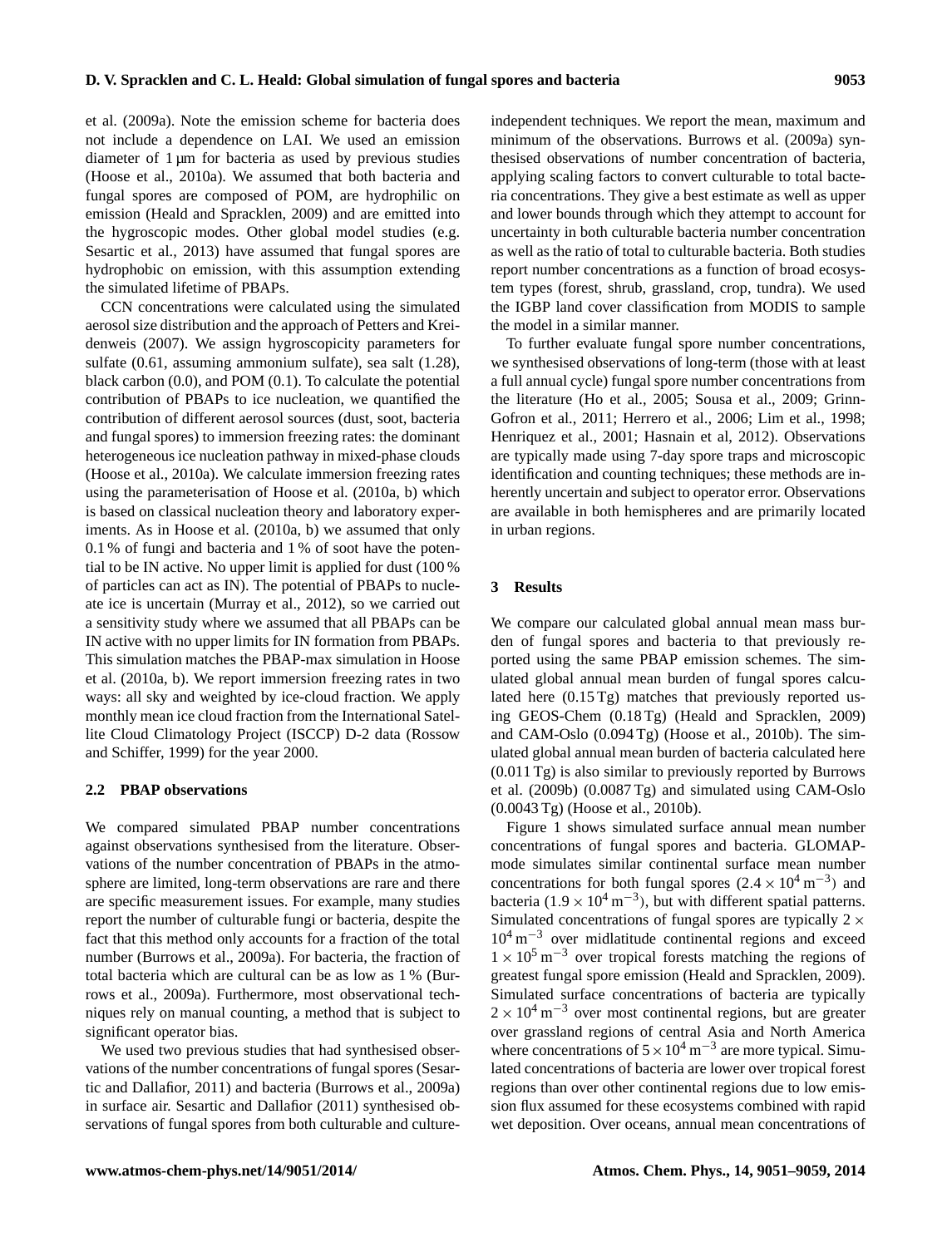

**Figure 1.** Simulated surface annual mean **(a)** fungal spore number concentrations, **(b)** fractional contribution of fungal spores to supermicron surface number, **(c)** bacteria number concentrations and **(d)** fractional contribution of bacteria to supermicron number concentrations.

bacteria (7.8 ×  $10^3 \text{ m}^{-3}$ ) are substantially greater than fungal spores  $(1.9 \times 10^3 \,\text{m}^{-3})$ , since we apply an ocean flux of bacteria but no such flux for fungal spores. The global mean ratio of continental surface number concentration to marine surface number concentration is 2.5 for bacteria and 12 for fungal spores. The magnitude and spatial distribution of our simulated bacteria number concentrations is similar to that simulated by Burrows et al. (2009b).

Figure 2 compares simulated number concentrations of fungal spores and bacteria in surface air against observations (Sesartic and Dallafior, 2011; Burrows et al., 2009a). Both studies report observed number concentration as a function of ecosystem type. We used the MODIS IGBP land cover classification to sample the model in a similar manner to that of the observational studies. Observed fungal spore concentrations are typically  $\sim$  1 × 10<sup>4</sup> m<sup>-3</sup>. Fungal spore number concentrations are simulated to within a factor of 3 over shrub, grassland and crop ecosystems. Over forests, the model overpredicts observed concentrations of fungal spores. Limiting the observational data set to culture independent techniques (Sesartic and Dallafior, 2011) increases observed concentrations by only 40 % on average and is not sufficient to explain the model bias. It is possible that the linear dependence of emission flux on LAI applied by Heald and Spracklen (2009) is too strong, or that the particle size we apply over these ecosystems is too small. Additional observations over tropical ecosystems are required to explore this further.

Bacteria number concentrations simulated by the model reasonably match (within a factor of 2) observed number concentrations over ocean, desert/ice and tundra environments, but are underpredicted by a factor of 2–4 over forests,



**Figure 2.** Comparison of simulated (solid) and observed (dashed) surface **(a)** fungal spore and **(b)** bacteria number concentrations across different ecosystems. Boxes show minimum, mean and maximum concentrations. Observed concentrations are a synthesis of fungal spore (Sesartic and Dallafior, 2011) and total bacteria (Burrows et al., 2009a) number concentrartions in near-surface air. The observed maximum for shrub and grasslands is  $8.4 \times 10^4$  m<sup>-3</sup> and extends off the scale. Simulated concentrations are the mean, maximum and minimum annual mean surface concentrations for that ecosystem type.

grasslands and crops (Fig. 2b). Given that we are employing bacteria emissions from Burrows et al. (2009b) which are based on these observations, good agreement for bacteria is expected. Poor understanding of the seasonal cycle in emissions (Burrows et al., 2009a; Hoose et al., 2010b), combined with the limited set of observations, precludes a more quantitative comparison.

To further evaluate simulated fungal spore number concentrations we compared against long-term observation of fungal spore number (Fig. 3). The model reasonably captures (within a factor of 2) observed annual mean number concentrations at some sites (Taiwan, Portugal, Spain and Chile), but overpredicts at other locations (Poland and Singapore). As a mean across all sites, simulated annual mean number concentrations are biased high (normalised mean bias (NMB)  $= 52 %$ ), driven by the high model bias for Singapore. Despite this bias, the model typically captures the observed seasonal cycle at Northern Hemisphere (NH) midlatitude sites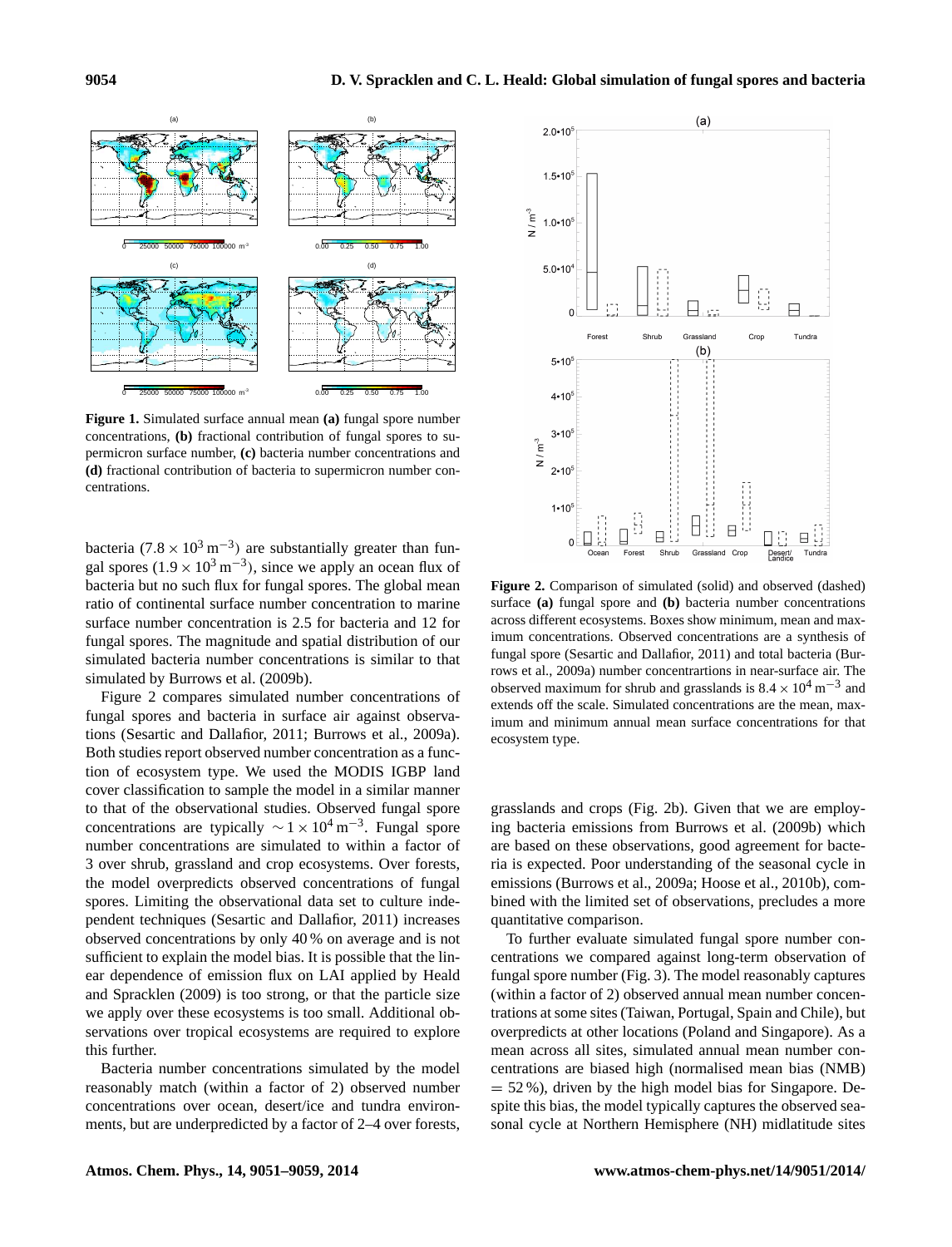

**Figure 3.** Evaluation of simulated fungal spore number concentrations. **(a–g)** Comparison of observed (circles) and simulated (black lines) monthly mean concentrations. **(h)** Comparison of simulated and observed annual mean concentrations. Observations are from Ho et al. (2005), Sousa et al. (2009), Grinn-Gofron et al. (2011), Herrero et al. (2006), Lim et al. (1998), Henriquez et al. (2001), and Hasnain et al. (2012).

with greater number concentrations during the summer as observed (Tong and Lighthart, 2000; Yttri et al., 2011; Bowers et al., 2013).

We calculated the simulated contribution of fungal spores and bacteria to total supermicron number concentrations. Previous model evaluations have demonstrated that GLOMAP reasonably simulates the mass and number concentrations of dust (Manktelow et al., 2010) and sea spray (Mann et al., 2012), giving us confidence in the distribution of other supermicron particle sources. Fungal spores are simulated to contribute 8 % of annual mean continental surface supermicron number concentrations. The contribution is typically  $\sim$  25 % over much of the continental NH midlatitudes matching observed contributions in these regions (Matthias-Maser and Jaenicke, 1995; Matthias-Maser et al., 2000). Over tropical forest regions we simulate that fungal spores contribute up to 50 % of supermicron number concentrations (Fig. 1b), similar to the large observed contribution (Pöschl et al., 2010; Huffman et al., 2012). Bacteria have a smaller simulated contribution to surface supermicron number concentrations, contributing 5 % to continental mean supermicron number concentrations, with a maximum contribution of 25 % over parts of North America, boreal Asia and southern Africa (Fig. 1d). Over the oceans, where sea spray dominates supermicron aerosol number and the PBAP emission flux is smaller, the contribution of PBAPs is small (sur-

face ocean mean of 0.4 % for fungal spores and 1 % for bacteria).

Figure 4 shows simulated zonal annual mean number concentrations of fungal spores and bacteria, exhibiting similar patterns to previous studies (Hoose et al., 2010b; Sesartic et al., 2013). Hoose et al. (2010a, b) apply a similar mass emission of fungal spores compared to our study but assume a larger emission diameter (they emit all spores at  $5 \mu m$ ), explaining the greater number concentrations we simulate both at the surface and aloft. We also simulate greater number concentration of fungal spores compared to Sesartic et al. (2013), at least partly due to the greater emission flux we apply in our study. Our simulated zonal annual mean number concentrations of fungal spores and bacteria are greatest in the lower troposphere (number concentrations up to  $1 \times 10^4$  m<sup>-3</sup>) decreasing to about 100 m−<sup>3</sup> at 400 hPa. Number concentrations of soot and dust are substantially larger, with annual zonal mean soot and dust number concentrations as large as 1000 and 1 cm−<sup>3</sup> respectively in the NH lower troposphere.

The low number concentrations of PBAPs in comparison to other aerosol types means that both fungal spores and bacteria have little impact on global CCN concentrations. In our simulations, bacteria increase global mean surface CCN concentrations (0.2 % supersaturation) by 0.01 %. Including fungal spores in the model reduces global mean surface CCN concentrations very slightly (by 0.001 %) through a marginal suppression of nucleation. Regionally, both bacteria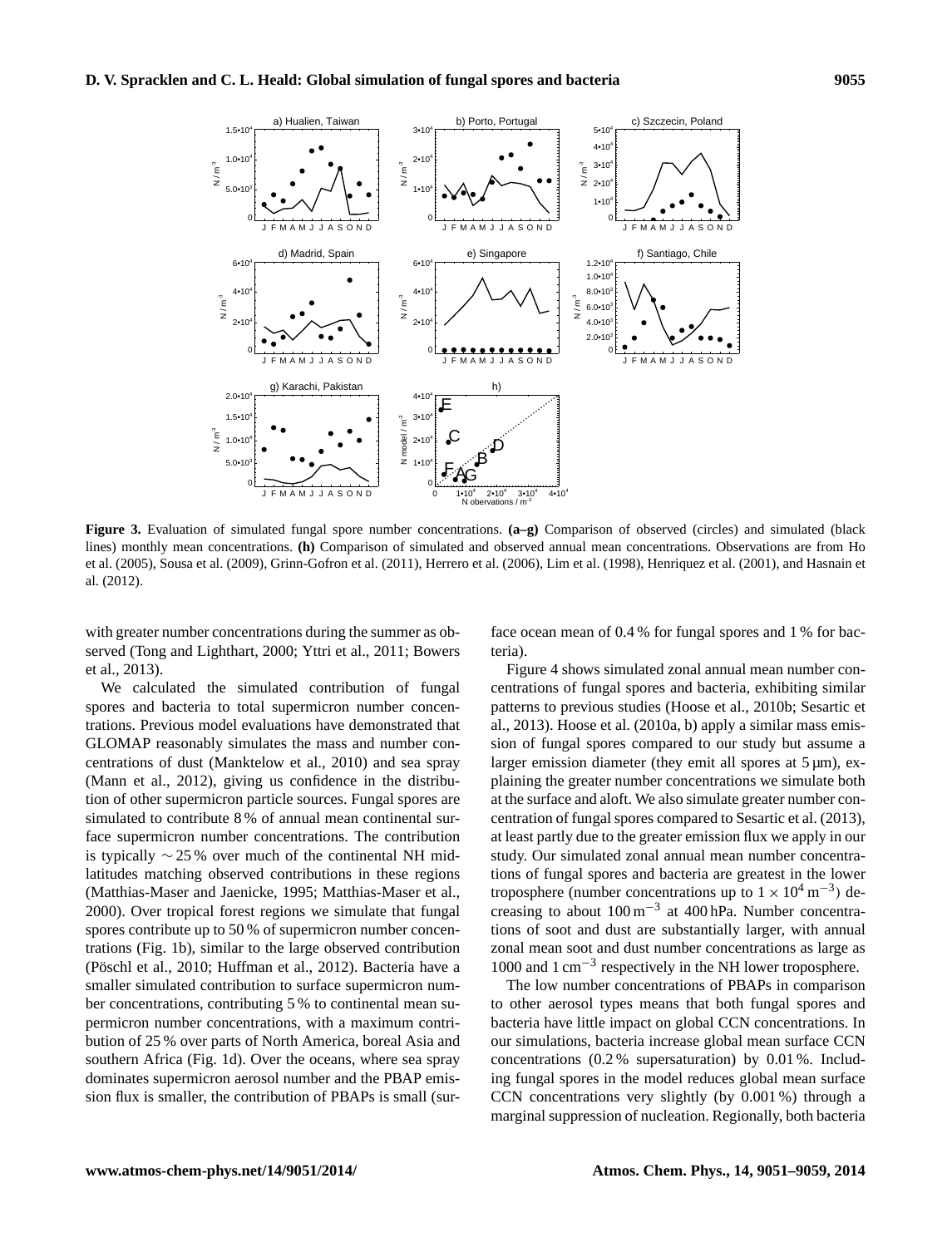

**Figure 4.** Zonal annual mean number concentrations for **(a)** fungal spores, **(c)** bacteria, **(e)** soot, **(g)** dust and all-sky immersion freezing rates for **(b)** fungal spores, **(d)** bacteria, **(f)** soot and **(h)** dust. Note **(e)** and **(g)** have a different colour scale to **(a)** and **(c)**. Numbers above panel show percentage contribution to annual mean all-sky freezing rate. Weighting by ice-cloud fraction does not greatly change fractional contribution (see text).

and fungal spores alter CCN concentrations by less than 1 % even over tropical forest regions.

Figure 4 shows zonal annual mean all-sky immersion freezing rates for fungal spores, bacteria, soot and dust. We find that global immersion freezing rates are dominated by dust (96.4 %) and soot (3.6 %) with PBAPs contributing only  $1.4 \times 10^{-5}$ %. When we calculate immersion freezing rates weighted by ice-cloud fraction, global annual mean rates are still dominated by dust (97.2 %) with smaller contributions from soot (2.8 %), fungal spores (8.1  $\times$  10<sup>-6</sup> %) and bacteria  $(1.3\times10^{-6}$  %). Hoose et al. (2010a, b) also calculated a minimal contribution from PBAPs ( $1.2 \times 10^{-5}$  %) with large contributions from dust  $(87.6\%)$  and soot  $(12.4\%)$ . The lower contribution from soot in our study is due to the lower absolute number concentrations of soot that we simulate. We simulate a larger all-sky contribution from PBAPs  $(3 \times 10^{-3} \%)$ under the upper limit for IN formation from PBAPs, but global rates are still dominated by dust and soot.

Our simulated spatial pattern of immersion freezing rates is similar to that from previous studies (e.g. Hoose et al., 2010b). Bacteria and fungal spore immersion freezing rates are greatest in the lower troposphere at high latitudes and 400 to 600 hPa in the tropics. Immersion freezing rates of soot and dust are maximum at higher altitudes, being greatest at 400 to 600 hPa at high latitudes and 400 to 200 hPa in the tropics. Above 400 hPa, immersion freezing rates of soot and dust are as large as  $1 \times 10^{-6}$  cm<sup>-3</sup> s<sup>-1</sup>, several orders of magnitude greater than immersion freezing rates of either fungal spore or bacteria  $(1 \times 10^{-14} \text{ cm}^{-3} \text{ s}^{-1})$ . However, at lower altitudes simulated immersion freezing rates of PBAPs, dust and soot are more comparable. Between 400 and 600 hPa, simulated freezing rates of fungal spores and bacteria are as great as  $1 \times 10^{-12}$  cm<sup>-3</sup> s<sup>-1</sup>, greater than the freezing rates of soot or dust at these altitudes. Dust and soot are known to be important IN at temperatures below about −15 ◦C, but their ability to nucleate ice at warmer temperatures is unclear (Murray et al., 2012).

Figure 5 shows the contribution of PBAPs (bacteria and fungal spores) to total all-sky zonal annual mean immersion freezing rates. Above 400 hPa, PBAPs contribute less than 0.001 % to zonal annual mean immersion freezing rates. At warmer temperatures, PBAPs can make an important contribution to zonal annual mean freezing rates with contribution to total freezing rates reaching 100 %.

To examine this behaviour in more detail, Fig. 6 shows the contribution of PBAPs to immersion freezing rates at 260 and 263 K in July 2000. Freezing rates are weighted by icecloud fraction. At 263 K, PBAP contributes  $\sim$  20–100 % of total immersion freezing rates over most continental regions, with lower contribution over most oceanic regions. At 260 K, PBAP contributes typically 1–10 % to total immersion freezing rates. We note that very small immersion freezing rates at warmer temperatures may have limited atmospheric impacts.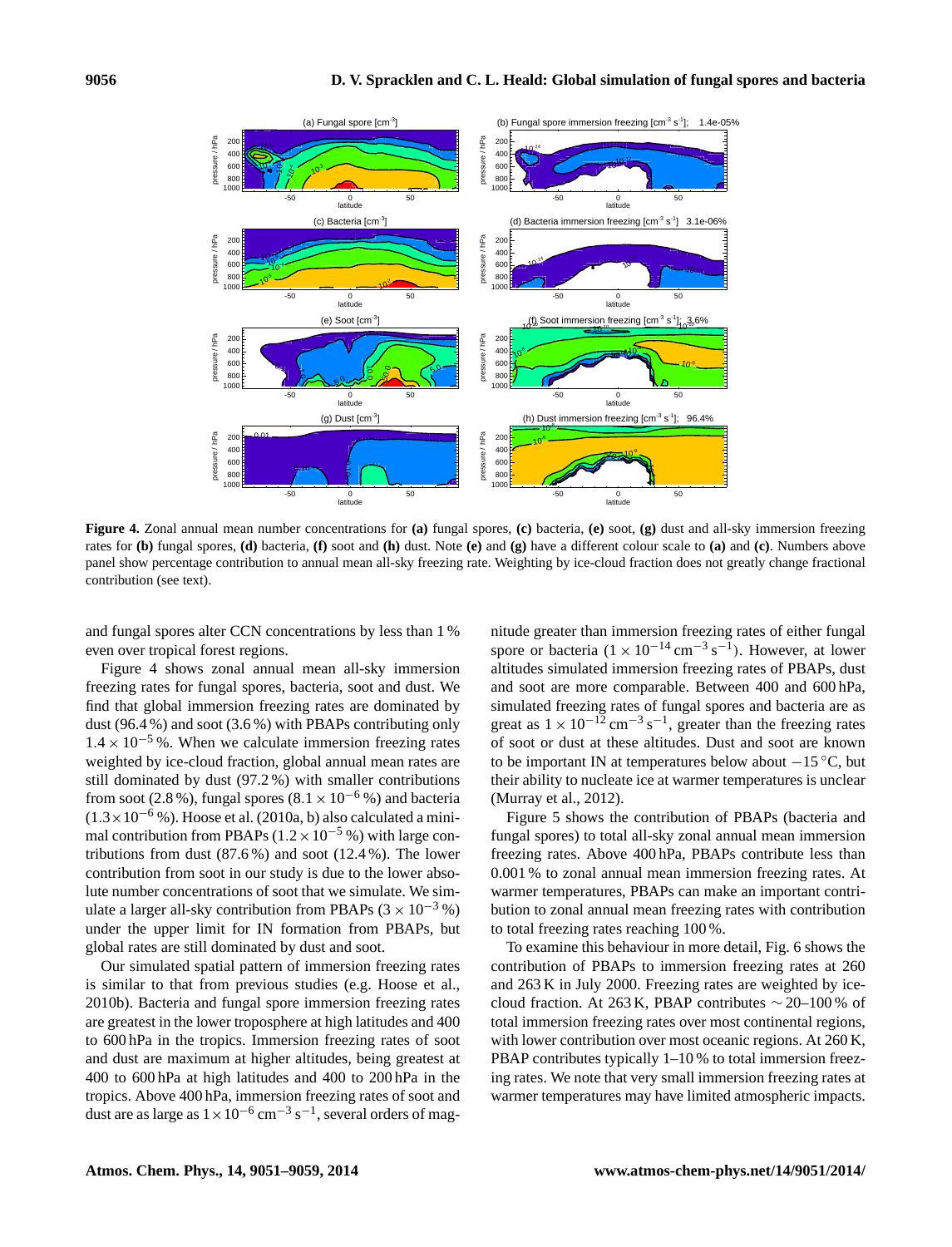

**Figure 5.** Percentage contribution of PBAPs (bacteria and fungal spores) to zonal annual mean all-sky immersion freezing rates. Values are for the upper limit contribution of PBAPs to immersion freezing (see text). White colour shows where total immersion freezing rate is less than  $1 \times 10^{-14}$  cm<sup>-3</sup> s<sup>-1</sup>.

#### **4 Discussion and conclusions**

We have explored the contribution of fungal spores and bacteria to global aerosol number concentrations. We included existing emission schemes for fungal spores and bacteria in a global aerosol microphysics model. Simulated surface number concentrations of fungal spores and bacteria were typically  $2 \times 10^4$  m<sup>-3</sup> over many continental regions. Simulated number concentrations reasonably matched (typically within a factor of 2) available observations, although the model overpredicts fungal spore concentrations over forest ecosystems and underpredicts bacteria number concentrations over grass, shrub and crop ecosystems. A more detailed evaluation of the model is not possible because observations of fungal spore and bacteria number are limited, are subject to methodological issues and rely on counting techniques with inherent operator error. Long-term observations (longer than a few weeks) of PBAP number are particularly scarce. New methods employing laser-induced fluorescence to identify and count biological particles (e.g. Gabey et al., 2010, 2011; Huffman et al., 2010) may offer new opportunities to evaluate model predictions. We note that existing PBAP emission schemes have not been designed to adequately represent seasonal and interannual variability.

We found that fungal spores and bacteria contributed 8 and 5 % respectively to global continental mean supermicron number concentrations. Regionally, the contribution was greater with fungal spores contributing 25 % of supermicron number concentration over many continental midlatitude regions and up to 50 % over tropical forests. The low number concentrations of fungal spores and bacteria compared to other aerosol types result in a limited contribution  $(1\%)$  of PBAPs to regional CCN concentrations. It is important to note that PBAPs may be able to act as giant



**Figure 6.** Percentage of immersion freezing simulated to be due to PBAPs (bacteria and fungal spores) in July 2000 at **(a)** 260 K and **(b)** 263 K. Values are for the upper limit contribution of PBAPs to immersion freezing and are weighted by ice cloud fraction (see text).

 $(2 \mu m)$  CCN (Möhler et al., 2007), something that we did not study here.

We used an existing parameterisation of immersion freezing rates (Hoose et al., 2010a, b) in combination with our simulated aerosol number to quantify the contribution of PBAPs to ice nucleation. We found that fungal spores and bacteria contribute less than  $3 \times 10^{-3}$  % to global all-sky immersion freezing rates, matching recent global model studies that find PBAPs to be unimportant as a source of IN at the global scale (Hoose et al., 2010a, b). We find a similarly small contribution of PBAPs to global immersion freezing rates when we weighted freezing rates by ice cloud fraction. Although PBAP has little impact on global immersion freezing rates, we found PBAPs may be important at altitudes between 400 and 600 hPa, where warm temperatures (>  $-15$  °C) inhibit the formation of ice from soot and dust. At these altitudes, PBAPs dominate immersion freezing rates in our simulations, matching case study observations that recorded a large contribution of PBAP to IN formation (Christner et al., 2008; Pratt et al., 2009; Prenni et al., 2009).

Whilst we acknowledge that the IN activity of fungal spores and bacteria is uncertain (Murray et al., 2012; Hoose and Möhler, 2012), our study suggests that there are regions of the atmosphere where biological particles contribute substantially to small ice nucleation rates, motivating additional research on the role of PBAPs as IN. Furthermore, recent studies have suggested that PBAP emissions are related to rainfall and relative humidity (Huffman et al., 2013; Schumacher et al., 2013; Prenni et al., 2013) creating daily variability in emissions not accounted for here and potentially leading to tighter coupling between PBAP emissions and climate.

*Acknowledgements.* This work was supported by the Natural Environment Research Council (NE/G015015/1) and by the U.S. National Science Foundation (AGS-1238109).

Edited by: A. Nenes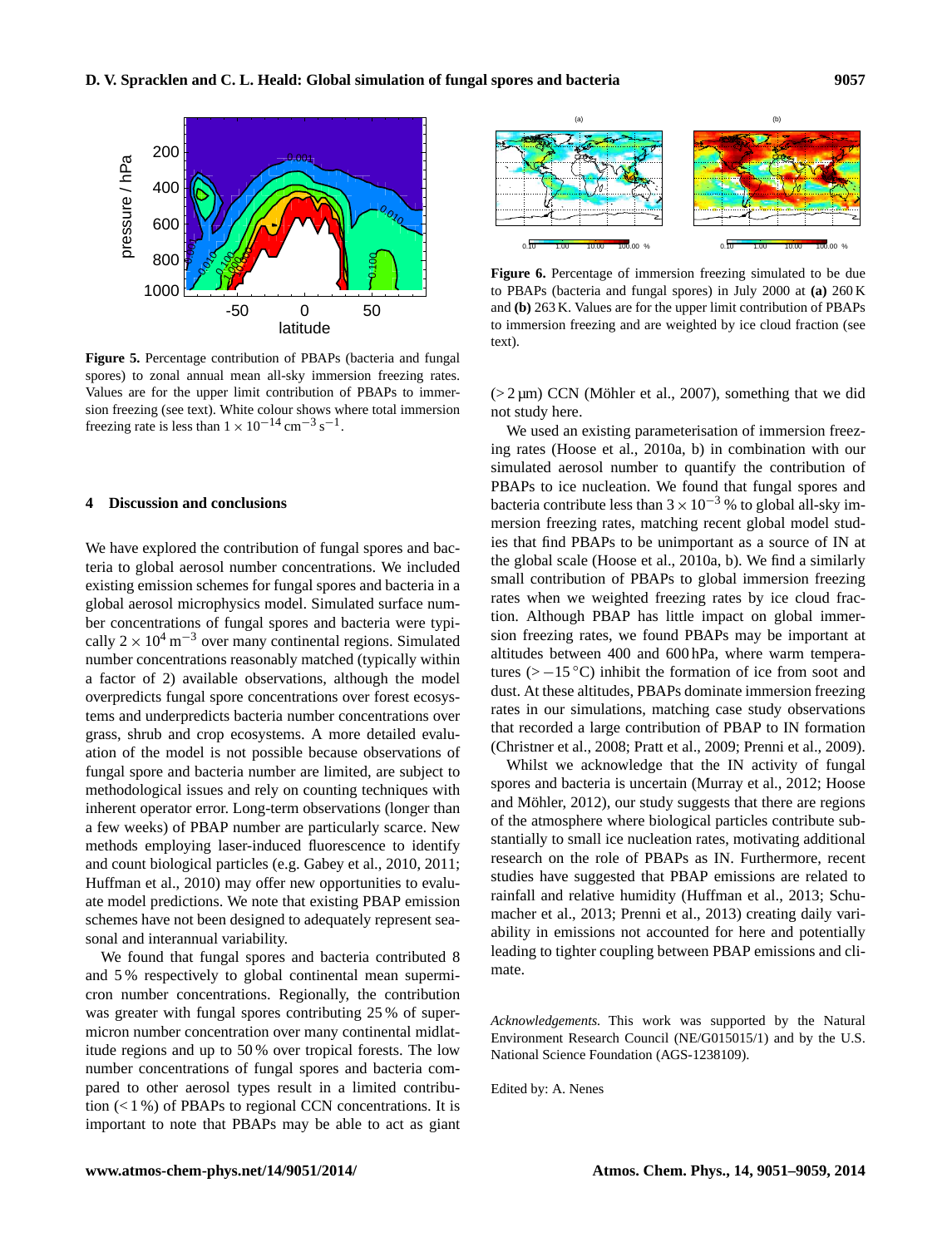## **References**

- Bauer, H., Giebl, H., Hitzenberger, R., Kasper-Giebl, A., Reischl, G., Zibuschka, F., and Puxbaum, H.: Airborne bacteria as cloud condensation nuclei, J. Geophys. Res., 108, 4658, doi[:10.1029/2003JD003545,](http://dx.doi.org/10.1029/2003JD003545) 2003.
- Bowers, R. M., Clements, N., Emerson, J. B., Wiedinmyer, C., Hannigan, M. P., and Fierer, N.: Seasonal variability in bacterial and fungal diversity of the near surface atmosphere, Environ. Sc. Technol., 47, 12097–12106, 2013.
- Burrows, S. M., Elbert, W., Lawrence, M. G., and Pöschl, U.: Bacteria in the global atmosphere – Part 1: Review and synthesis of literature data for different ecosystems, Atmos. Chem. Phys., 9, 9263–9280, doi[:10.5194/acp-9-9263-2009,](http://dx.doi.org/10.5194/acp-9-9263-2009) 2009a.
- Burrows, S. M., Butler, T., Jöckel, P., Tost, H., Kerkweg, A., Pöschl, U., and Lawrence, M. G.: Bacteria in the global atmosphere – Part 2: Modeling of emissions and transport between different ecosystems, Atmos. Chem. Phys., 9, 9281-9297, doi[:10.5194/acp-9-9281-2009,](http://dx.doi.org/10.5194/acp-9-9281-2009) 2009b.
- Chipperfield, M. P.: New version of the TOMCAT/SLIMCAT offline chemical transport model,Intercomparison of stratospheric tracer experiments, Q. J. R. Meteorolo. Soc., 132, 1179–1203, 2006.
- Christner, B. C., Morris, C. E., Foreman, C. M., Cai, R. M., and Sands, D. C.: Ubiquity of biological ice nucleators in snowfall, Science, 319, 1214–1214, doi[:10.1126/science.1149757,](http://dx.doi.org/10.1126/science.1149757) 2008.
- DeLeon-Rodriguez, N., Lathem, T. L., Rodriguez-R, L. M., Barazesh, J. M., Anderson, B. E., Beyersdorf, A. J., Ziemba, L. D., Bergin, M., Nenes, A., and Konstantinidis, K. T.: Microbiome of the upper troposphere: Species composition and prevalence, effects of tropical storms, and atmospheric implications, P. Natl. Acad. Sci. USA, 110, 2575–2580 doi[:10.1073/pnas.1212089110,](http://dx.doi.org/10.1073/pnas.1212089110) 2013.
- Després, V. R., Huffman, J. A., Burrows, S. M., Hoose, C., Safatov, A. S., Buryak, G., Fröhlich-Nowoisky, J., Elbert, W., Andreae, M. O., Pöschl, U., and Jaenicke, R.: Primary biological aerosol particles in the atmosphere: a review, Tellus, 64B, 15598, doi[:10.3402/tellusb.v64i0.15598,](http://dx.doi.org/10.3402/tellusb.v64i0.15598) 2012.
- Elbert, W., Taylor, P. E., Andreae, M. O., and Pöschl, U.: Contribution of fungi to primary biogenic aerosols in the atmosphere: wet and dry discharged spores, carbohydrates, and inorganic ions, Atmos. Chem. Phys., 7, 4569–4588, doi[:10.5194/acp-7-4569-2007,](http://dx.doi.org/10.5194/acp-7-4569-2007) 2007.
- Gabey, A. M., Gallagher, M. W., Whitehead, J., Dorsey, J. R., Kaye, P. H., and Stanley, W. R.: Measurements and comparison of primary biological aerosol above and below a tropical forest canopy using a dual channel fluorescence spectrometer, Atmos. Chem. Phys., 10, 4453–4466, doi[:10.5194/acp-10-4453-2010,](http://dx.doi.org/10.5194/acp-10-4453-2010) 2010.
- Gabey, A. M., Stanley, W. R., Gallagher, M. W., and Kaye, P. H.: The fluorescence properties of aerosol larger than 0.8  $\mu$ m in urban and tropical rainforest locations, Atmos. Chem. Phys., 11, 5491–5504, doi[:10.5194/acp-11-5491-2011,](http://dx.doi.org/10.5194/acp-11-5491-2011) 2011.
- Grinn-Gofron, A., Strzelczak, A., and Wolski, T.: The relationship between air pollutants, meteorological parameters and concentration of airborne fungal spores, Environ. Pollut., 159, 602–608, 2011.
- Hasnain, S. M., Akhter, T., and Waqarm, M. A.: Airborne and allergenic fungal spores of the Karachi environment and their correlation with meteorological factors, J. Environ. Monit., 14 , 1006– 1013, 2012.
- Heald, C. L. and Spracklen, D. V.: Atmospheric budget of primary biological aerosol particles from fungal spores, Geophys. Res. Lett., 36, L09806, doi[:10.1029/2009GL037493,](http://dx.doi.org/10.1029/2009GL037493) 2009.
- Henríquez, V. I., Villegas, G. R. and Nolla, J. M. R.: Airborne fungi monitoring in Santiago, Chile, Aerobiologia, 17, 137–142, 2001.
- Herrero, A. D., Ruiz, S. S., Bustillo, M. G., and Morales, P. C.: Study of airborne fungal spores in Madrid, Spain, Aerobiologia, 22, 135–142, 2006.
- Ho, H. M., Rao, C. Y., Hsu, H. H., Chiu, Y. H., Liu, C. M., and Chao, H. J.: Characteristics and determinants of ambient fungal spores in Hualien, Taiwan, Atmos. Environ., 39, 5839–50, doi[:10.1016/j.atmosenv.2005.06.034,](http://dx.doi.org/10.1016/j.atmosenv.2005.06.034) 2005.
- Hoose, C. and Möhler, O.: Heterogeneous ice nucleation on atmospheric aerosols: a review of results from laboratory experiments, Atmos. Chem. Phys., 12, 9817–9854, doi[:10.5194/acp-12-9817-](http://dx.doi.org/10.5194/acp-12-9817-2012) [2012,](http://dx.doi.org/10.5194/acp-12-9817-2012) 2012.
- Hoose, C., Kristjánsson, J. E., and Burrows, S. M.: How important is biological ice nucleation in clouds on a global scale?, Environ. Res. Lett., 5, 024009, doi[:10.1088/1748-9326/5/2/024009,](http://dx.doi.org/10.1088/1748-9326/5/2/024009) 2010a.
- Hoose, C., Kristjánsson, J. E., Chen, J.-P., and Harza, A. A.: classical-theory-based parameterization of heterogeneous ice nucleation by mineral dust, soot, and biological particles in a global climate model, J. Atmos. Sci., 67, 2483–2503, 2010b.
- Huffman, J. A., Treutlein, B., and Pöschl, U.: Fluorescent biological aerosol particle concentrations and size distributions measured with an Ultraviolet Aerodynamic Particle Sizer (UV-APS) in Central Europe, Atmos. Chem. Phys., 10, 3215–3233, doi[:10.5194/acp-10-3215-2010,](http://dx.doi.org/10.5194/acp-10-3215-2010) 2010.
- Huffman, J. A., Sinha, B., Garland, R. M., Snee-Pollmann, A., Gunthe, S. S., Artaxo, P., Martin, S. T., Andreae, M. O., and Pöschl, U.: Size distributions and temporal variations of biological aerosol particles in the Amazon rainforest characterized by microscopy and real-time UV-APS fluorescence techniques during AMAZE-08, Atmos. Chem. Phys., 12, 11997–12019, doi[:10.5194/acp-12-11997-2012,](http://dx.doi.org/10.5194/acp-12-11997-2012) 2012.
- Huffman, J. A., Prenni, A. J., DeMott, P. J., Pöhlker, C., Mason, R. H., Robinson, N. H., Fröhlich-Nowoisky, J., Tobo, Y., Després, V. R., Garcia, E., Gochis, D. J., Harris, E., Müller-Germann, I., Ruzene, C., Schmer, B., Sinha, B., Day, D. A., Andreae, M. O., Jimenez, J. L., Gallagher, M., Kreidenweis, S. M., Bertram, A. K., and Pöschl, U.: High concentrations of biological aerosol particles and ice nuclei during and after rain, Atmos. Chem. Phys., 13, 6151–6164, doi[:10.5194/acp-13-6151-2013,](http://dx.doi.org/10.5194/acp-13-6151-2013) 2013.
- Jaenicke, R.: Abundance of cellular material and proteins in the atmosphere, Science, 308, 73, 2005.
- Jacobson, M. Z. and Streets, D. G.: Influence of future anthropogenic emissions on climate, natural emissions and air quality, J. Geophys. Res., 114, D08118, doi[:10.1029/2008JD011476,](http://dx.doi.org/10.1029/2008JD011476) 2009.
- Lim, S. H., Chew, F. T., Dali, S. D. B. M., Tan, T. W., Lee, B. W., and Tan, T. K.: Outdoor airborne fungal spores in Singapore, Grana, 37 (4), 246–252, 1998.
- Manktelow, P. T., Carslaw, K. S., Mann, G. W., and Spracklen, D. V.: The impact of dust on sulfate aerosol, CN and CCN during an East Asian dust storm, Atmos. Chem. Phys., 10, 365–382, doi[:10.5194/acp-10-365-2010,](http://dx.doi.org/10.5194/acp-10-365-2010) 2010.
- Mann, G. W., Carslaw, K. S., Spracklen, D. V., Ridley, D. A., Manktelow, P. T., Chipperfield, M. P., Pickering, S. J., and